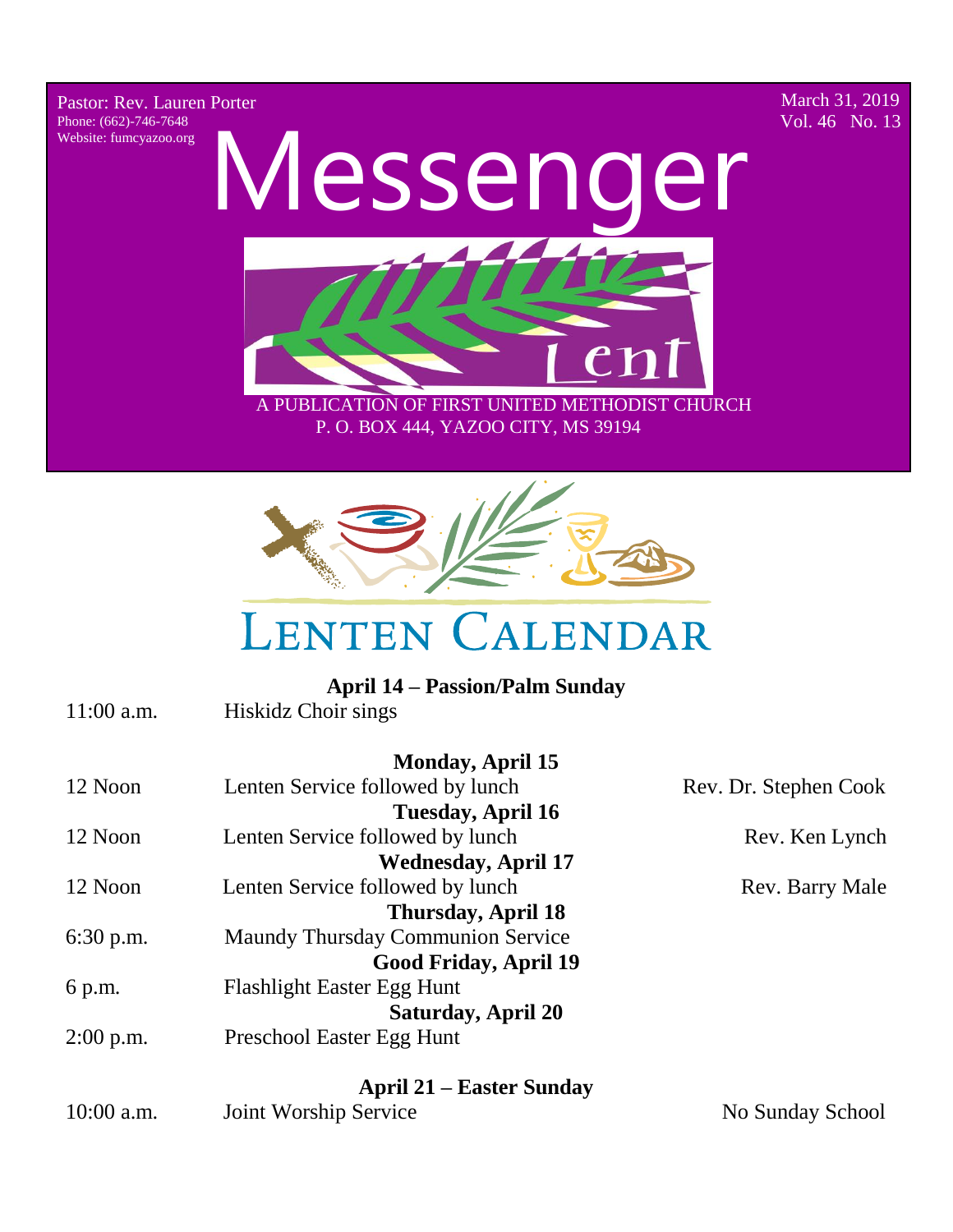#### **THIS WEEKS CALENDAR**

#### **SUNDAY, MARCH 31**

 9:00 a.m. Come AZ U R Service 9:50 a.m. Sunday School 11:00 a.m. Traditional Service 5:00 p.m. Planet 456 6:00 p.m. Snack Supper 6:00 p.m. Adult Bible Study 6:30 p.m. Youth **MONDAY, APRIL 1** 9-12 noon Methodist Market **TUESDAY, APRIL 2** 6:00 p.m. Ladies Bible Study/Millie's **WEDNESDAY, APRIL 3** 3:00-4:15 p.m. Hiskidz Choir Gr. 1-6 4:30 p.m. Ladies Handbell Choir 5:30 p.m. In the Hands of God/Prayer Meeting 6:00 p.m. Chancel Choir 6:00 p.m. Adult Bible Study 6:15 p.m. Youth Small Group **SATURDAY, APRIL 6** 9-12 noon Methodist Market



- 31. Sammy Burnham
	- 3. Hayley Martin
	- 4. Hayes Heidel, Gloria Kirk, Jase Patterson
	- 6. Martha Lyles, Charles Davis, Carter Ketchum, Matt King



 *Sympathy and love is extended to Lisa and Lackey Saxton in the death of Lisa's father, Elton Brooks "Bo" Breland, who died March 25, 2019.*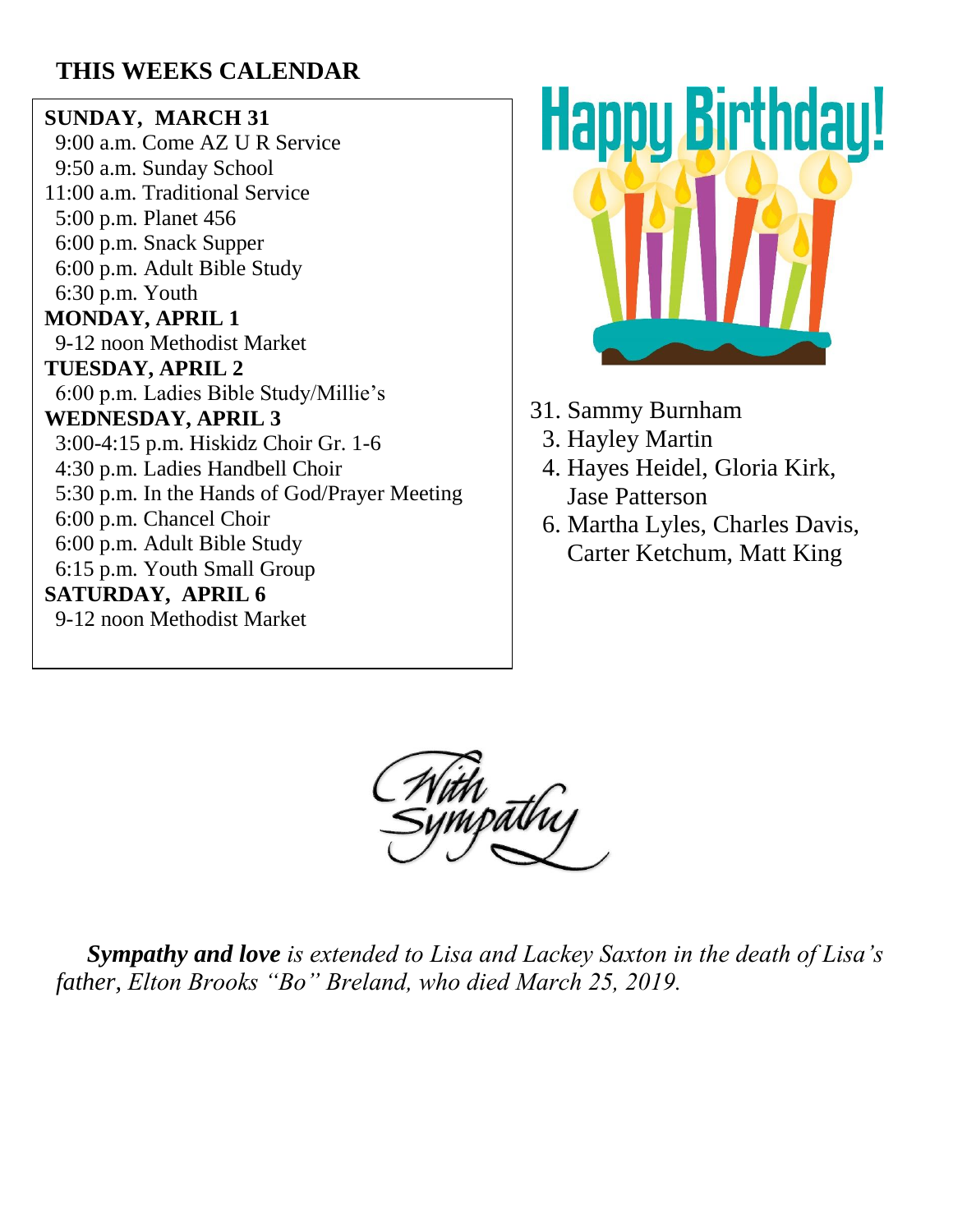Solid round

**Solid Ground Youth** 

 This Sunday we will continue our series on Old Testament Heroes – Women. In our final week of this series, we will talk about the importance of all these Old Testament women, and the importance of Godly women in the world.

#### **Sunday Night Youth**

 Sunday night we will begin a 4-week series called "Look Again." This series is about the events that led up to the resurrection of Jesus. Week 1 is about worship. Jesus was ushered into Jerusalem by a large crowd of people who worshipped Him. However, there was another group who did not worship, but instead, sat back and watched. Just like then, we live in a world where the same thing is true. Some people worship Him and others reject Him. Jesus is God, and He is deserving of our worship.

#### **Wednesday Night Small Group**

 Wednesday night small group will continue with a new series called *Dwell*. Christ's word dwells in us… because Christ dwells in us. As Christians, Jesus is our landlord. However, there are some days, most days, that we try to fill that role. That is called being human. We quickly find out that we can make messes, and then we turn to God to fix them. We need to work on allowing God to have control and trust in Him.

#### **M28 Camp at Lake J:**

 There has been a date change for our summer camp trip to Lake Junaluska. The dates have been changed to July 6-10. Please sign up **ASAP** as the spots are limited. These camps fill up quickly, and we cannot add people if the camp is full.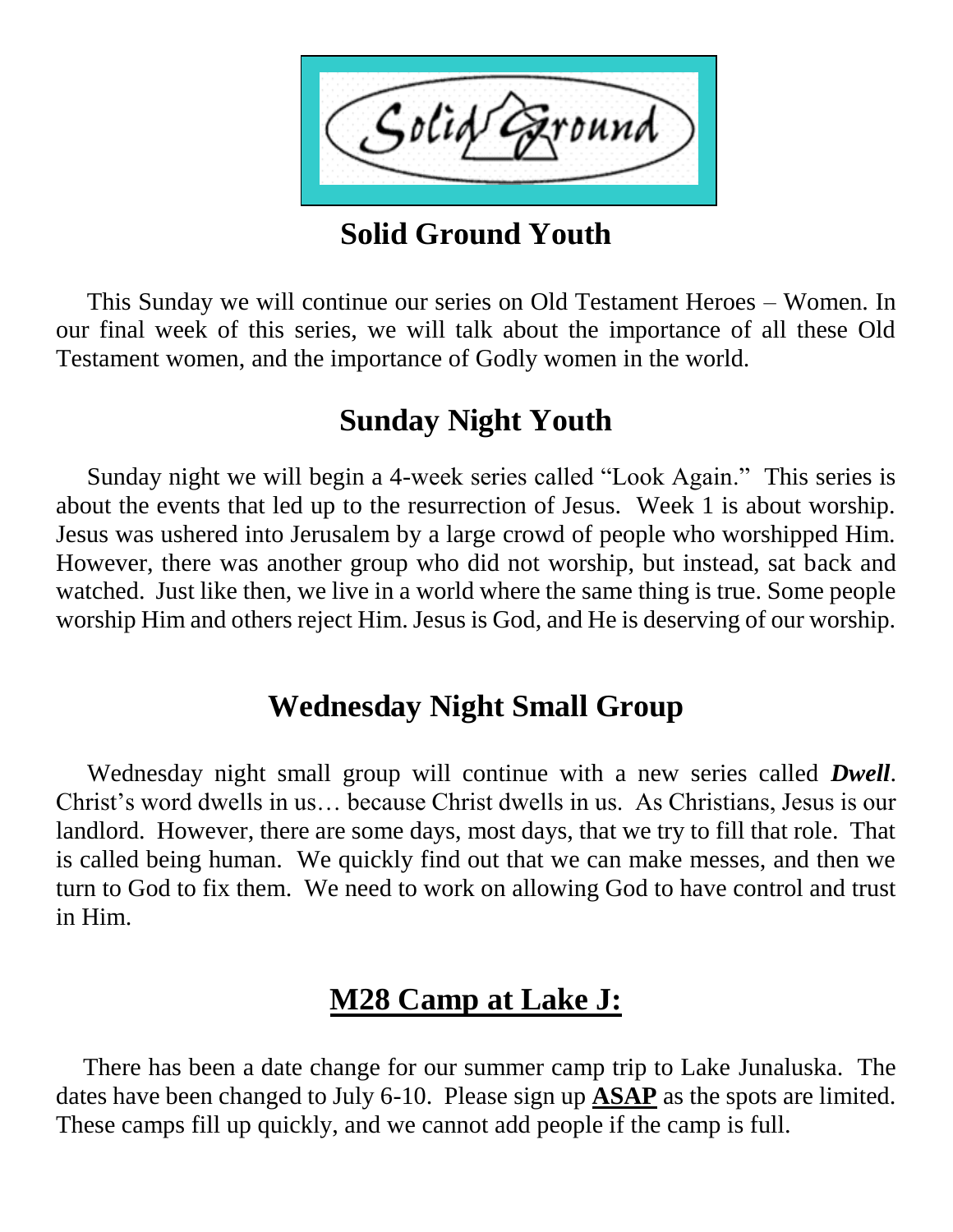# Children's Page



"Now is the time! Here comes God's kingdom! Change your hearts and lives and trust this good news!"

Mark 1:15



 As we continue to prepare for the Easter season, this Sunday our lesson shows the humanness of Jesus. Jesus knows his death is at hand, and he experiences sadness. He wanted his friends with him and wanted them to pray with him. Just like Jesus turned to God in his time of sadness, we should too.



 Bible study will meet this week at our regular time of 5:00 p.m. We will finish our study on Samson. Hope to see you this Sunday as we learn more about his story.

#### **Planet 456 Branson Trip:**

 We will be leaving for the trip to Branson on Friday, April 5, and we will return on Sunday, April 7. This will be a fun trip of fellowshipping, and an awesome time as we see the story of Samson brought to life on stage. The final payment for the trip is due now. Please contact Mrs. Tera if you have any questions.